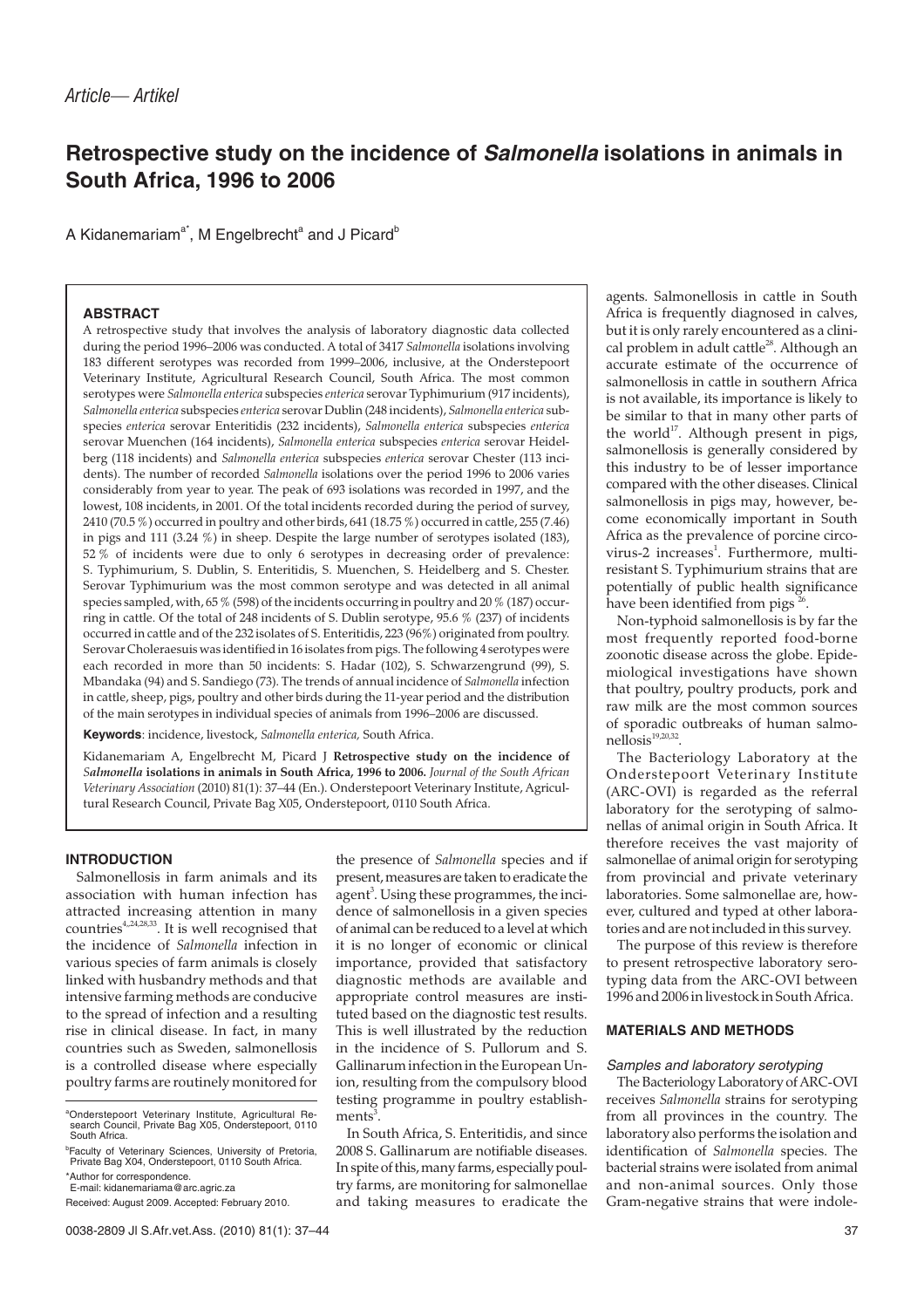negative, motile, Simmond's citrate-positive, urease negative, produced hydrogen-sulphide in a triple sugar iron (TSI) slant, lysine decarboxylase positive, fermented dulcitol but did not ferment lactose and were malonate negative were considered to be *Salmonella enterica*<sup>9</sup> and were serotyped. Exceptions were S. Pullorum and S. Gallinarum which are non-motile.

Serotyping of the *Salmonella* species was done by the slide agglutination test using polyvalent and monovalent antisera raised against the somatic (O) antigen and flagellar (H) antigen (BioRad PLC, Davies, PLC). Serovar identification was done by comparing the antigenic formula of strains with those described in the Kauffmann-White Scheme<sup>22</sup>.

## Data management

All relevant diagnostic data generated by the laboratory were recorded in a data-capturing format and entered into a Microsoft 2003 Excel™ spreadsheet for subsequent analysis. Descriptive statistics were employed to analyse the proportions of each serovar related to every animal species.

# **RESULTS**

# **Total incidence of salmonella infection in different species of animals during the 11-year period 1999–2006 inclusive**

The total number of incidents and distribution of various *Salmonella* serotypes in cattle, pigs, sheep, poultry and other birds, in South Africa are shown in Table 1. The 9 most common serotypes are listed in order of frequency, followed by the remainder in alphabetical order.

Of a total of 3417 incidents reported during this period and associated with 183 different serotypes, 2410 occurred in poultry and other birds (155 serotypes), 641 in cattle (66 serotypes), 255 in pigs (32 serotypes) and 111 in sheep (22 serotypes).

Despite the large number of serotypes isolated, the majority of incidents were due to relatively few serotypes. Moreover, with the exception of S. Typhimurium, which accounted for 917 incidents in all species of animals, the other commonly occurring serotypes had a relatively high degree of host specificity. Thus S. Dublin, the cattle-adapted serotype, was by far the most common serotype encountered in cattle (237 incidents), but was also rarely isolated in sheep (8 incidents). Serovar Enteritidis and S. Gallinarum were, with a few exceptions, confined to birds. All the serovar *Choleraesuis* strains originated from pigs.

| Table 1: Number and serotypes of <i>Salmonella</i> isolations in animals in South Africa during |  |  |
|-------------------------------------------------------------------------------------------------|--|--|
| the period 1999–2006.                                                                           |  |  |

| <b>Serovar</b>                   | Cattle         | <b>Poultry</b> | Sheep/goat | Pig          | <b>Total</b>                              |
|----------------------------------|----------------|----------------|------------|--------------|-------------------------------------------|
| S. Typhimurium                   | 187            | 598            | 42         | 90           | 917                                       |
| S. Dublin                        | 237            | 3              | 8          |              | 248                                       |
| S. Enteritidis                   | 6              | 223            | 2          | 1            | 232                                       |
| S. Muenchen                      | 16             | 109            | 9          | 31           | 165                                       |
| S. Chester                       |                | 113            | 1          |              | 114                                       |
| S. Heidelberg                    | 1              | 117            |            |              | 118                                       |
| S. Hadar                         | 1              | 100            |            | 1            | 102                                       |
| S. Schwarzengrund<br>S. Mbandaka | 2<br>4         | 93<br>90       |            | 4            | 99<br>94                                  |
|                                  |                |                |            |              |                                           |
| S. Aarhus                        | 2              | 14             |            | $\mathbf{1}$ | 17                                        |
| S. Aba                           |                | 17             |            | 1            | 18                                        |
| S. Aberdeen                      | 1              | 23             | 1          |              | 25                                        |
| S. Ablogame<br>S. Alachua        |                |                |            | 2            | 2<br>1                                    |
| S. Agona                         | 1              | 23             |            | 11           | 34                                        |
| S. Agoueve                       |                | $\overline{c}$ |            |              | $\overline{\mathbf{c}}$                   |
| S. Alamo                         |                | 5              |            |              | 5                                         |
| S. Amager                        | 2              | 3              |            |              | 5                                         |
| S. Amsterdam                     |                | 1              |            |              | $\mathbf{1}$                              |
| S. Anatum                        | 8              | 33             | 1          | 2            | 44                                        |
| S. Baiboukoum                    | 1              |                |            |              | 1                                         |
| S. Bertha                        | 1              |                |            |              | 1                                         |
| S. Bispebjerg<br>S. Blockley     | 5              | 6<br>35        |            | 1<br>1       | $\overline{7}$<br>41                      |
| S. Bovismorbificans              | 11             | 1              |            | 1            | 13                                        |
| S. Bradford                      |                | 15             | 2          | 2            | 19                                        |
| S. Braenderup                    | 1              | 7              |            |              | 8                                         |
| S. Brancaster                    | 2              | 6              | 1          |              | 9                                         |
| S. Brandenburg                   |                | 3              |            |              | 3                                         |
| S. Bredeney                      |                | $\overline{2}$ |            |              | $\mathbf 2$                               |
| S. Bonn                          |                | 35             |            |              | 35                                        |
| S. Bristol                       |                | 1              |            |              | $\mathbf{1}$                              |
| S. Carno<br>S Cerro              | 3              | 1<br>3         |            |              | $\overline{4}$<br>3                       |
| S. Charlottenburg                |                | 1              |            |              | $\mathbf{1}$                              |
| S. Choleraesuis                  |                |                |            | 16           | 16                                        |
| S. Chicago                       |                | 5              |            |              | 5                                         |
| S. Chile                         | 9              |                |            |              | 9                                         |
| S. Chincol                       | 1              |                |            |              | 1                                         |
| S. Chingola                      |                | 1              |            |              | 1                                         |
| S. Cleveland                     |                | 1              |            |              | $\mathbf{1}$                              |
| S. Coeln<br>S. Colorado          | 1<br>1         | 2              |            |              | 1                                         |
| S. Concord                       | 1              | 2              |            |              | 3<br>3                                    |
| S. Cubana                        |                | 1              |            |              | 1                                         |
| S. Dakar                         |                |                |            | 2            | $\overline{\mathbf{c}}$                   |
| S. Derby                         | $\mathbf{1}$   | 6              |            | 22           | 29                                        |
| S. Dessau                        |                | 1              |            |              | $\mathbf{1}$                              |
| S. Doncaster                     | 2              |                |            |              | 2                                         |
| S. Donna                         |                | 1              |            |              | $\mathbf{1}$                              |
| S. Drogana<br>S. Duesseldorf     |                | $\mathbf 2$    | 2          |              | $\overline{\mathbf{c}}$<br>$\overline{c}$ |
| S. Duisburg                      | 2              | 12             |            |              | 14                                        |
| S. Durban                        | 1              | 7              |            |              | 8                                         |
| S. Edinburg                      | 6              | 7              |            |              | 13                                        |
| S. Elomrane                      | $\mathsf{2}\,$ | 1              |            |              | 3                                         |
| S. Escanaba                      |                |                | 1          |              | 1                                         |
| S. Fallowfield                   |                | 1              |            |              | 1                                         |
| S. Essen                         |                | 1              |            |              | 1                                         |
| S. Farmsen<br>S. Gallinarum      | 1              | 1<br>21        |            |              | 1<br>22                                   |
| S. Gaminara                      |                |                | 3          |              | 3                                         |
| S. Gatineau                      |                | 1              |            |              | 1                                         |
| S. Georgia                       |                | 6              |            |              | 6                                         |
| S. Glostrup                      |                | 6              |            |              | 6                                         |
| S. Godesburg                     |                | 1              |            |              | 1                                         |

Continued on p. 39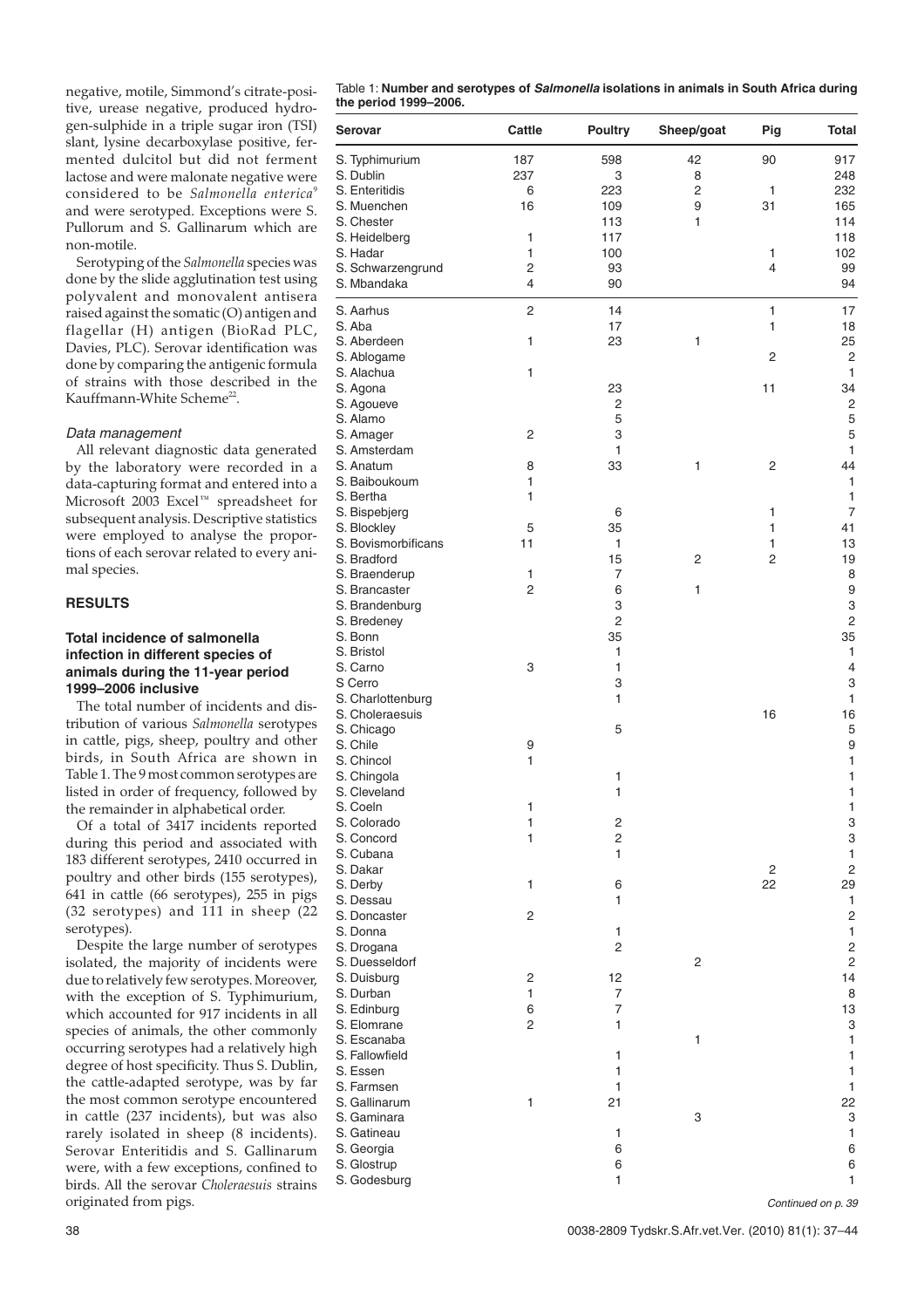|  | Table 1 (continued) |
|--|---------------------|
|--|---------------------|

| S. Goettingen<br>1<br>1<br>1<br>S. Gombe<br>1<br>S. Garmpian<br>3<br>3<br>S. Hayindogo<br>1<br>1<br>S. Havana<br>1<br>1<br>S. Herston<br>$\overline{\mathbf{c}}$<br>6<br>8<br>1<br>1<br>S. Hidalgo<br>2<br>$\mathbf 2$<br>S. Hindmarsh<br>4<br>3<br>3<br>S. Hvittingfoss<br>2<br>$\overline{c}$<br>S. Indiana<br>3<br>S. Infantis<br>13<br>41<br>7<br>64<br>S. Irumu<br>18<br>18<br>S. Isangi<br>15<br>15<br>S. Java<br>1<br>1<br>S. Jerusalem<br>11<br>1<br>12<br>$\overline{c}$<br>S. Joal<br>1<br>1<br>S. Johannesburg<br>1<br>1<br>1<br>S. Jukestown<br>1<br>$\overline{c}$<br>$\mathsf{2}\,$<br>S. Kande<br>5<br>S. Kalumburu<br>5<br>$\mathbf 2$<br>S Kapemba<br>2<br>1<br>1<br>10<br>S. Kentucky<br>8<br>S. Kiambu<br>8<br>8<br>2<br>$\mathsf{2}\,$<br>S Kibi<br>2<br>$\mathsf{2}\,$<br>S. Kibusi<br>2<br>$\mathsf{2}\,$<br>S. Kingston<br>$\mathbf 2$<br>$\overline{c}$<br>S. Kisii<br>$\overline{c}$<br>S. Kotu<br>2<br>$\overline{2}$<br>$\mathsf{2}\,$<br>S. Kottbus<br>5<br>5<br>S. Kouka<br>$\overline{c}$<br>2<br>S. Lamberhurst<br>1<br>S. Lexington<br>1<br>S. Lille<br>1<br>1<br>1<br>1<br>2<br>S. Lindenburg<br>S. Liverpool<br>1<br>1<br>4<br>4<br>S. Livingstone<br>1<br>S. Lode<br>1<br>S. London<br>1<br>1<br>2<br>S. Lovelace<br>2<br>3<br>3<br>S. Maiduguri<br>S. Malakal<br>1<br>1<br>2<br>16<br>S. Manhattan<br>14<br>S. Madjorio<br>1<br>1<br>1<br>1<br>S. Marshall<br>1<br>1<br>S. Massenya<br>1<br>$\mathbf{1}$<br>S. Menston<br>$\mathbf 2$<br>$\mathsf{2}\,$<br>S. Minnesota<br>1<br>$\mathbf{1}$<br>S. Mkamba<br>1<br>3<br>$\overline{4}$<br>S. Montevideo<br>1<br>1<br>S. Moscow<br>1<br>1<br>S. Naestved<br>2<br>$\mathsf{2}\,$<br>S. Neudorf<br>5<br>6<br>S. Neukoelln<br>1<br>$\mathbf{1}$<br>S. Neuloelln<br>1<br>1<br>$\mathbf 2$<br>S. Nessziona<br>1<br>S. Newlands<br>1<br>1<br>15<br>2<br>1<br>18<br>S. Newport<br>1<br>S. Newyork<br>1<br>1<br>1<br>S. Nyanza<br>2<br>S. Ohio<br>2<br>1<br>3<br>S. Onderstepoort<br>$\overline{c}$<br>1<br>10<br>1<br>12<br>S. Orion<br>3<br>S. Oritamerin<br>3<br>9<br>1<br>10<br>S. Othmarschen<br>S. Panama<br>2<br>10<br>12<br>6<br>6<br>S. Papuana<br>1<br>$\mathbf{1}$<br>S. Poitiers | Serovar | Cattle | <b>Poultry</b> | Sheep/goat | Pig | Total |
|------------------------------------------------------------------------------------------------------------------------------------------------------------------------------------------------------------------------------------------------------------------------------------------------------------------------------------------------------------------------------------------------------------------------------------------------------------------------------------------------------------------------------------------------------------------------------------------------------------------------------------------------------------------------------------------------------------------------------------------------------------------------------------------------------------------------------------------------------------------------------------------------------------------------------------------------------------------------------------------------------------------------------------------------------------------------------------------------------------------------------------------------------------------------------------------------------------------------------------------------------------------------------------------------------------------------------------------------------------------------------------------------------------------------------------------------------------------------------------------------------------------------------------------------------------------------------------------------------------------------------------------------------------------------------------------------------------------------------------------------------------------------------------------------------------------------------------------------------------------------------------------------------------------------------------------------------------------------------------------------------------------------------------------------------------------------------------------------------------------------------------------------------------------------|---------|--------|----------------|------------|-----|-------|
|                                                                                                                                                                                                                                                                                                                                                                                                                                                                                                                                                                                                                                                                                                                                                                                                                                                                                                                                                                                                                                                                                                                                                                                                                                                                                                                                                                                                                                                                                                                                                                                                                                                                                                                                                                                                                                                                                                                                                                                                                                                                                                                                                                        |         |        |                |            |     |       |
|                                                                                                                                                                                                                                                                                                                                                                                                                                                                                                                                                                                                                                                                                                                                                                                                                                                                                                                                                                                                                                                                                                                                                                                                                                                                                                                                                                                                                                                                                                                                                                                                                                                                                                                                                                                                                                                                                                                                                                                                                                                                                                                                                                        |         |        |                |            |     |       |
|                                                                                                                                                                                                                                                                                                                                                                                                                                                                                                                                                                                                                                                                                                                                                                                                                                                                                                                                                                                                                                                                                                                                                                                                                                                                                                                                                                                                                                                                                                                                                                                                                                                                                                                                                                                                                                                                                                                                                                                                                                                                                                                                                                        |         |        |                |            |     |       |
|                                                                                                                                                                                                                                                                                                                                                                                                                                                                                                                                                                                                                                                                                                                                                                                                                                                                                                                                                                                                                                                                                                                                                                                                                                                                                                                                                                                                                                                                                                                                                                                                                                                                                                                                                                                                                                                                                                                                                                                                                                                                                                                                                                        |         |        |                |            |     |       |
|                                                                                                                                                                                                                                                                                                                                                                                                                                                                                                                                                                                                                                                                                                                                                                                                                                                                                                                                                                                                                                                                                                                                                                                                                                                                                                                                                                                                                                                                                                                                                                                                                                                                                                                                                                                                                                                                                                                                                                                                                                                                                                                                                                        |         |        |                |            |     |       |
|                                                                                                                                                                                                                                                                                                                                                                                                                                                                                                                                                                                                                                                                                                                                                                                                                                                                                                                                                                                                                                                                                                                                                                                                                                                                                                                                                                                                                                                                                                                                                                                                                                                                                                                                                                                                                                                                                                                                                                                                                                                                                                                                                                        |         |        |                |            |     |       |
|                                                                                                                                                                                                                                                                                                                                                                                                                                                                                                                                                                                                                                                                                                                                                                                                                                                                                                                                                                                                                                                                                                                                                                                                                                                                                                                                                                                                                                                                                                                                                                                                                                                                                                                                                                                                                                                                                                                                                                                                                                                                                                                                                                        |         |        |                |            |     |       |
|                                                                                                                                                                                                                                                                                                                                                                                                                                                                                                                                                                                                                                                                                                                                                                                                                                                                                                                                                                                                                                                                                                                                                                                                                                                                                                                                                                                                                                                                                                                                                                                                                                                                                                                                                                                                                                                                                                                                                                                                                                                                                                                                                                        |         |        |                |            |     |       |
|                                                                                                                                                                                                                                                                                                                                                                                                                                                                                                                                                                                                                                                                                                                                                                                                                                                                                                                                                                                                                                                                                                                                                                                                                                                                                                                                                                                                                                                                                                                                                                                                                                                                                                                                                                                                                                                                                                                                                                                                                                                                                                                                                                        |         |        |                |            |     |       |
|                                                                                                                                                                                                                                                                                                                                                                                                                                                                                                                                                                                                                                                                                                                                                                                                                                                                                                                                                                                                                                                                                                                                                                                                                                                                                                                                                                                                                                                                                                                                                                                                                                                                                                                                                                                                                                                                                                                                                                                                                                                                                                                                                                        |         |        |                |            |     |       |
|                                                                                                                                                                                                                                                                                                                                                                                                                                                                                                                                                                                                                                                                                                                                                                                                                                                                                                                                                                                                                                                                                                                                                                                                                                                                                                                                                                                                                                                                                                                                                                                                                                                                                                                                                                                                                                                                                                                                                                                                                                                                                                                                                                        |         |        |                |            |     |       |
|                                                                                                                                                                                                                                                                                                                                                                                                                                                                                                                                                                                                                                                                                                                                                                                                                                                                                                                                                                                                                                                                                                                                                                                                                                                                                                                                                                                                                                                                                                                                                                                                                                                                                                                                                                                                                                                                                                                                                                                                                                                                                                                                                                        |         |        |                |            |     |       |
|                                                                                                                                                                                                                                                                                                                                                                                                                                                                                                                                                                                                                                                                                                                                                                                                                                                                                                                                                                                                                                                                                                                                                                                                                                                                                                                                                                                                                                                                                                                                                                                                                                                                                                                                                                                                                                                                                                                                                                                                                                                                                                                                                                        |         |        |                |            |     |       |
|                                                                                                                                                                                                                                                                                                                                                                                                                                                                                                                                                                                                                                                                                                                                                                                                                                                                                                                                                                                                                                                                                                                                                                                                                                                                                                                                                                                                                                                                                                                                                                                                                                                                                                                                                                                                                                                                                                                                                                                                                                                                                                                                                                        |         |        |                |            |     |       |
|                                                                                                                                                                                                                                                                                                                                                                                                                                                                                                                                                                                                                                                                                                                                                                                                                                                                                                                                                                                                                                                                                                                                                                                                                                                                                                                                                                                                                                                                                                                                                                                                                                                                                                                                                                                                                                                                                                                                                                                                                                                                                                                                                                        |         |        |                |            |     |       |
|                                                                                                                                                                                                                                                                                                                                                                                                                                                                                                                                                                                                                                                                                                                                                                                                                                                                                                                                                                                                                                                                                                                                                                                                                                                                                                                                                                                                                                                                                                                                                                                                                                                                                                                                                                                                                                                                                                                                                                                                                                                                                                                                                                        |         |        |                |            |     |       |
|                                                                                                                                                                                                                                                                                                                                                                                                                                                                                                                                                                                                                                                                                                                                                                                                                                                                                                                                                                                                                                                                                                                                                                                                                                                                                                                                                                                                                                                                                                                                                                                                                                                                                                                                                                                                                                                                                                                                                                                                                                                                                                                                                                        |         |        |                |            |     |       |
|                                                                                                                                                                                                                                                                                                                                                                                                                                                                                                                                                                                                                                                                                                                                                                                                                                                                                                                                                                                                                                                                                                                                                                                                                                                                                                                                                                                                                                                                                                                                                                                                                                                                                                                                                                                                                                                                                                                                                                                                                                                                                                                                                                        |         |        |                |            |     |       |
|                                                                                                                                                                                                                                                                                                                                                                                                                                                                                                                                                                                                                                                                                                                                                                                                                                                                                                                                                                                                                                                                                                                                                                                                                                                                                                                                                                                                                                                                                                                                                                                                                                                                                                                                                                                                                                                                                                                                                                                                                                                                                                                                                                        |         |        |                |            |     |       |
|                                                                                                                                                                                                                                                                                                                                                                                                                                                                                                                                                                                                                                                                                                                                                                                                                                                                                                                                                                                                                                                                                                                                                                                                                                                                                                                                                                                                                                                                                                                                                                                                                                                                                                                                                                                                                                                                                                                                                                                                                                                                                                                                                                        |         |        |                |            |     |       |
|                                                                                                                                                                                                                                                                                                                                                                                                                                                                                                                                                                                                                                                                                                                                                                                                                                                                                                                                                                                                                                                                                                                                                                                                                                                                                                                                                                                                                                                                                                                                                                                                                                                                                                                                                                                                                                                                                                                                                                                                                                                                                                                                                                        |         |        |                |            |     |       |
|                                                                                                                                                                                                                                                                                                                                                                                                                                                                                                                                                                                                                                                                                                                                                                                                                                                                                                                                                                                                                                                                                                                                                                                                                                                                                                                                                                                                                                                                                                                                                                                                                                                                                                                                                                                                                                                                                                                                                                                                                                                                                                                                                                        |         |        |                |            |     |       |
|                                                                                                                                                                                                                                                                                                                                                                                                                                                                                                                                                                                                                                                                                                                                                                                                                                                                                                                                                                                                                                                                                                                                                                                                                                                                                                                                                                                                                                                                                                                                                                                                                                                                                                                                                                                                                                                                                                                                                                                                                                                                                                                                                                        |         |        |                |            |     |       |
|                                                                                                                                                                                                                                                                                                                                                                                                                                                                                                                                                                                                                                                                                                                                                                                                                                                                                                                                                                                                                                                                                                                                                                                                                                                                                                                                                                                                                                                                                                                                                                                                                                                                                                                                                                                                                                                                                                                                                                                                                                                                                                                                                                        |         |        |                |            |     |       |
|                                                                                                                                                                                                                                                                                                                                                                                                                                                                                                                                                                                                                                                                                                                                                                                                                                                                                                                                                                                                                                                                                                                                                                                                                                                                                                                                                                                                                                                                                                                                                                                                                                                                                                                                                                                                                                                                                                                                                                                                                                                                                                                                                                        |         |        |                |            |     |       |
|                                                                                                                                                                                                                                                                                                                                                                                                                                                                                                                                                                                                                                                                                                                                                                                                                                                                                                                                                                                                                                                                                                                                                                                                                                                                                                                                                                                                                                                                                                                                                                                                                                                                                                                                                                                                                                                                                                                                                                                                                                                                                                                                                                        |         |        |                |            |     |       |
|                                                                                                                                                                                                                                                                                                                                                                                                                                                                                                                                                                                                                                                                                                                                                                                                                                                                                                                                                                                                                                                                                                                                                                                                                                                                                                                                                                                                                                                                                                                                                                                                                                                                                                                                                                                                                                                                                                                                                                                                                                                                                                                                                                        |         |        |                |            |     |       |
|                                                                                                                                                                                                                                                                                                                                                                                                                                                                                                                                                                                                                                                                                                                                                                                                                                                                                                                                                                                                                                                                                                                                                                                                                                                                                                                                                                                                                                                                                                                                                                                                                                                                                                                                                                                                                                                                                                                                                                                                                                                                                                                                                                        |         |        |                |            |     |       |
|                                                                                                                                                                                                                                                                                                                                                                                                                                                                                                                                                                                                                                                                                                                                                                                                                                                                                                                                                                                                                                                                                                                                                                                                                                                                                                                                                                                                                                                                                                                                                                                                                                                                                                                                                                                                                                                                                                                                                                                                                                                                                                                                                                        |         |        |                |            |     |       |
|                                                                                                                                                                                                                                                                                                                                                                                                                                                                                                                                                                                                                                                                                                                                                                                                                                                                                                                                                                                                                                                                                                                                                                                                                                                                                                                                                                                                                                                                                                                                                                                                                                                                                                                                                                                                                                                                                                                                                                                                                                                                                                                                                                        |         |        |                |            |     |       |
|                                                                                                                                                                                                                                                                                                                                                                                                                                                                                                                                                                                                                                                                                                                                                                                                                                                                                                                                                                                                                                                                                                                                                                                                                                                                                                                                                                                                                                                                                                                                                                                                                                                                                                                                                                                                                                                                                                                                                                                                                                                                                                                                                                        |         |        |                |            |     |       |
|                                                                                                                                                                                                                                                                                                                                                                                                                                                                                                                                                                                                                                                                                                                                                                                                                                                                                                                                                                                                                                                                                                                                                                                                                                                                                                                                                                                                                                                                                                                                                                                                                                                                                                                                                                                                                                                                                                                                                                                                                                                                                                                                                                        |         |        |                |            |     |       |
|                                                                                                                                                                                                                                                                                                                                                                                                                                                                                                                                                                                                                                                                                                                                                                                                                                                                                                                                                                                                                                                                                                                                                                                                                                                                                                                                                                                                                                                                                                                                                                                                                                                                                                                                                                                                                                                                                                                                                                                                                                                                                                                                                                        |         |        |                |            |     |       |
|                                                                                                                                                                                                                                                                                                                                                                                                                                                                                                                                                                                                                                                                                                                                                                                                                                                                                                                                                                                                                                                                                                                                                                                                                                                                                                                                                                                                                                                                                                                                                                                                                                                                                                                                                                                                                                                                                                                                                                                                                                                                                                                                                                        |         |        |                |            |     |       |
|                                                                                                                                                                                                                                                                                                                                                                                                                                                                                                                                                                                                                                                                                                                                                                                                                                                                                                                                                                                                                                                                                                                                                                                                                                                                                                                                                                                                                                                                                                                                                                                                                                                                                                                                                                                                                                                                                                                                                                                                                                                                                                                                                                        |         |        |                |            |     |       |
|                                                                                                                                                                                                                                                                                                                                                                                                                                                                                                                                                                                                                                                                                                                                                                                                                                                                                                                                                                                                                                                                                                                                                                                                                                                                                                                                                                                                                                                                                                                                                                                                                                                                                                                                                                                                                                                                                                                                                                                                                                                                                                                                                                        |         |        |                |            |     |       |
|                                                                                                                                                                                                                                                                                                                                                                                                                                                                                                                                                                                                                                                                                                                                                                                                                                                                                                                                                                                                                                                                                                                                                                                                                                                                                                                                                                                                                                                                                                                                                                                                                                                                                                                                                                                                                                                                                                                                                                                                                                                                                                                                                                        |         |        |                |            |     |       |
|                                                                                                                                                                                                                                                                                                                                                                                                                                                                                                                                                                                                                                                                                                                                                                                                                                                                                                                                                                                                                                                                                                                                                                                                                                                                                                                                                                                                                                                                                                                                                                                                                                                                                                                                                                                                                                                                                                                                                                                                                                                                                                                                                                        |         |        |                |            |     |       |
|                                                                                                                                                                                                                                                                                                                                                                                                                                                                                                                                                                                                                                                                                                                                                                                                                                                                                                                                                                                                                                                                                                                                                                                                                                                                                                                                                                                                                                                                                                                                                                                                                                                                                                                                                                                                                                                                                                                                                                                                                                                                                                                                                                        |         |        |                |            |     |       |
|                                                                                                                                                                                                                                                                                                                                                                                                                                                                                                                                                                                                                                                                                                                                                                                                                                                                                                                                                                                                                                                                                                                                                                                                                                                                                                                                                                                                                                                                                                                                                                                                                                                                                                                                                                                                                                                                                                                                                                                                                                                                                                                                                                        |         |        |                |            |     |       |
|                                                                                                                                                                                                                                                                                                                                                                                                                                                                                                                                                                                                                                                                                                                                                                                                                                                                                                                                                                                                                                                                                                                                                                                                                                                                                                                                                                                                                                                                                                                                                                                                                                                                                                                                                                                                                                                                                                                                                                                                                                                                                                                                                                        |         |        |                |            |     |       |
|                                                                                                                                                                                                                                                                                                                                                                                                                                                                                                                                                                                                                                                                                                                                                                                                                                                                                                                                                                                                                                                                                                                                                                                                                                                                                                                                                                                                                                                                                                                                                                                                                                                                                                                                                                                                                                                                                                                                                                                                                                                                                                                                                                        |         |        |                |            |     |       |
|                                                                                                                                                                                                                                                                                                                                                                                                                                                                                                                                                                                                                                                                                                                                                                                                                                                                                                                                                                                                                                                                                                                                                                                                                                                                                                                                                                                                                                                                                                                                                                                                                                                                                                                                                                                                                                                                                                                                                                                                                                                                                                                                                                        |         |        |                |            |     |       |
|                                                                                                                                                                                                                                                                                                                                                                                                                                                                                                                                                                                                                                                                                                                                                                                                                                                                                                                                                                                                                                                                                                                                                                                                                                                                                                                                                                                                                                                                                                                                                                                                                                                                                                                                                                                                                                                                                                                                                                                                                                                                                                                                                                        |         |        |                |            |     |       |
|                                                                                                                                                                                                                                                                                                                                                                                                                                                                                                                                                                                                                                                                                                                                                                                                                                                                                                                                                                                                                                                                                                                                                                                                                                                                                                                                                                                                                                                                                                                                                                                                                                                                                                                                                                                                                                                                                                                                                                                                                                                                                                                                                                        |         |        |                |            |     |       |
|                                                                                                                                                                                                                                                                                                                                                                                                                                                                                                                                                                                                                                                                                                                                                                                                                                                                                                                                                                                                                                                                                                                                                                                                                                                                                                                                                                                                                                                                                                                                                                                                                                                                                                                                                                                                                                                                                                                                                                                                                                                                                                                                                                        |         |        |                |            |     |       |
|                                                                                                                                                                                                                                                                                                                                                                                                                                                                                                                                                                                                                                                                                                                                                                                                                                                                                                                                                                                                                                                                                                                                                                                                                                                                                                                                                                                                                                                                                                                                                                                                                                                                                                                                                                                                                                                                                                                                                                                                                                                                                                                                                                        |         |        |                |            |     |       |
|                                                                                                                                                                                                                                                                                                                                                                                                                                                                                                                                                                                                                                                                                                                                                                                                                                                                                                                                                                                                                                                                                                                                                                                                                                                                                                                                                                                                                                                                                                                                                                                                                                                                                                                                                                                                                                                                                                                                                                                                                                                                                                                                                                        |         |        |                |            |     |       |
|                                                                                                                                                                                                                                                                                                                                                                                                                                                                                                                                                                                                                                                                                                                                                                                                                                                                                                                                                                                                                                                                                                                                                                                                                                                                                                                                                                                                                                                                                                                                                                                                                                                                                                                                                                                                                                                                                                                                                                                                                                                                                                                                                                        |         |        |                |            |     |       |
|                                                                                                                                                                                                                                                                                                                                                                                                                                                                                                                                                                                                                                                                                                                                                                                                                                                                                                                                                                                                                                                                                                                                                                                                                                                                                                                                                                                                                                                                                                                                                                                                                                                                                                                                                                                                                                                                                                                                                                                                                                                                                                                                                                        |         |        |                |            |     |       |
|                                                                                                                                                                                                                                                                                                                                                                                                                                                                                                                                                                                                                                                                                                                                                                                                                                                                                                                                                                                                                                                                                                                                                                                                                                                                                                                                                                                                                                                                                                                                                                                                                                                                                                                                                                                                                                                                                                                                                                                                                                                                                                                                                                        |         |        |                |            |     |       |
|                                                                                                                                                                                                                                                                                                                                                                                                                                                                                                                                                                                                                                                                                                                                                                                                                                                                                                                                                                                                                                                                                                                                                                                                                                                                                                                                                                                                                                                                                                                                                                                                                                                                                                                                                                                                                                                                                                                                                                                                                                                                                                                                                                        |         |        |                |            |     |       |
|                                                                                                                                                                                                                                                                                                                                                                                                                                                                                                                                                                                                                                                                                                                                                                                                                                                                                                                                                                                                                                                                                                                                                                                                                                                                                                                                                                                                                                                                                                                                                                                                                                                                                                                                                                                                                                                                                                                                                                                                                                                                                                                                                                        |         |        |                |            |     |       |
|                                                                                                                                                                                                                                                                                                                                                                                                                                                                                                                                                                                                                                                                                                                                                                                                                                                                                                                                                                                                                                                                                                                                                                                                                                                                                                                                                                                                                                                                                                                                                                                                                                                                                                                                                                                                                                                                                                                                                                                                                                                                                                                                                                        |         |        |                |            |     |       |
|                                                                                                                                                                                                                                                                                                                                                                                                                                                                                                                                                                                                                                                                                                                                                                                                                                                                                                                                                                                                                                                                                                                                                                                                                                                                                                                                                                                                                                                                                                                                                                                                                                                                                                                                                                                                                                                                                                                                                                                                                                                                                                                                                                        |         |        |                |            |     |       |
|                                                                                                                                                                                                                                                                                                                                                                                                                                                                                                                                                                                                                                                                                                                                                                                                                                                                                                                                                                                                                                                                                                                                                                                                                                                                                                                                                                                                                                                                                                                                                                                                                                                                                                                                                                                                                                                                                                                                                                                                                                                                                                                                                                        |         |        |                |            |     |       |
|                                                                                                                                                                                                                                                                                                                                                                                                                                                                                                                                                                                                                                                                                                                                                                                                                                                                                                                                                                                                                                                                                                                                                                                                                                                                                                                                                                                                                                                                                                                                                                                                                                                                                                                                                                                                                                                                                                                                                                                                                                                                                                                                                                        |         |        |                |            |     |       |
|                                                                                                                                                                                                                                                                                                                                                                                                                                                                                                                                                                                                                                                                                                                                                                                                                                                                                                                                                                                                                                                                                                                                                                                                                                                                                                                                                                                                                                                                                                                                                                                                                                                                                                                                                                                                                                                                                                                                                                                                                                                                                                                                                                        |         |        |                |            |     |       |
|                                                                                                                                                                                                                                                                                                                                                                                                                                                                                                                                                                                                                                                                                                                                                                                                                                                                                                                                                                                                                                                                                                                                                                                                                                                                                                                                                                                                                                                                                                                                                                                                                                                                                                                                                                                                                                                                                                                                                                                                                                                                                                                                                                        |         |        |                |            |     |       |

Other serotypes frequently reported, namely S. Muenchen (165 incidents), S. Heidelberg (118 incidents), S. Chester (114 incidents), S. Hadar (102 incidents), S. Mbandaka (94 incidents) and S. Schwarzengrund (93 incidents) were found mainly in poultry and other birds.

Of the total number of incidents reported in all species of animals, 26.8 % were due to S. Typhimurium infection (917 incidents), 7.3 % to S. Dublin (248 incidents), 6.8 % to S. Enteritidis (232 incidents), 4.8 % to S. Muenchen (165 incidents), 3.3 % to S. Chester (114 incidents), 3.4 % to S. Heidelberg (118 incidents), 2.9 % to S. Hadar (102 incidents), 2.7 % to S. Mbandaka (94 incidents), 2.9 % to S. Schwarzengrund (99 incidents), 2.1 % to S. Sandiego (73 incidents), 1.8 % to S. Infantis (64 incidents), 1.3 % to S. Anatum (44 incidents) and 1.2 % to S. Blockley (41 incidents).

The remaining 170 serotypes (1106 incidents) collectively accounted for 32.3 % of the total incidents.

The annual incidence of *Salmonella* strains in cattle, sheep, pigs and poultry is shown in Table 2, which indicates a slight increase in the incidence of infection in cattle and similarly slight decrease in the incidence in poultry. There was a slight increase in the number of incidents in sheep from year to year.

The data in Table 2 show that the total number of *Salmonella* incidents reported in 1997 increased by 206 % compared with 1996 and increased by 170 % compared with 2005. However, this was not consistent throughout the survey period. The proportion of *Salmonella* incidents in 2001 was low and accounted for only 3 % of the total reported incidents. Over the 11 year survey period, *Salmonella* incidents reported were significantly higher in avian species than the other species. The incidents in avian species accounted for 70.5 % of the total incidents reported during the same period.

#### **Salmonella infection in cattle**

The main features of the annual incidence of *Salmonella* infection in cattle are presented in Table 4.

Of a total of 641 incidents of *Salmonella* infection, 36.9 % were due to S. Dublin (237 incidents) and 29 % to S. Typhimurium (187 incidents). Thus 66 % of all incidents were due to these 2 serotypes. Sixtyfour other serotypes accounted for the remaining 34 % of incidents (Table 4).

The highest number of incidents in cattle occurred in 2006 (Table 1). This was due to a dramatic rise in S. Typhimurium incidents (Table 4) to 51 (65 %), the highest number ever recorded since 1996. Since 1996 the annual incidence has declined to 30  $(4.7\%)$  in 2001. This is partly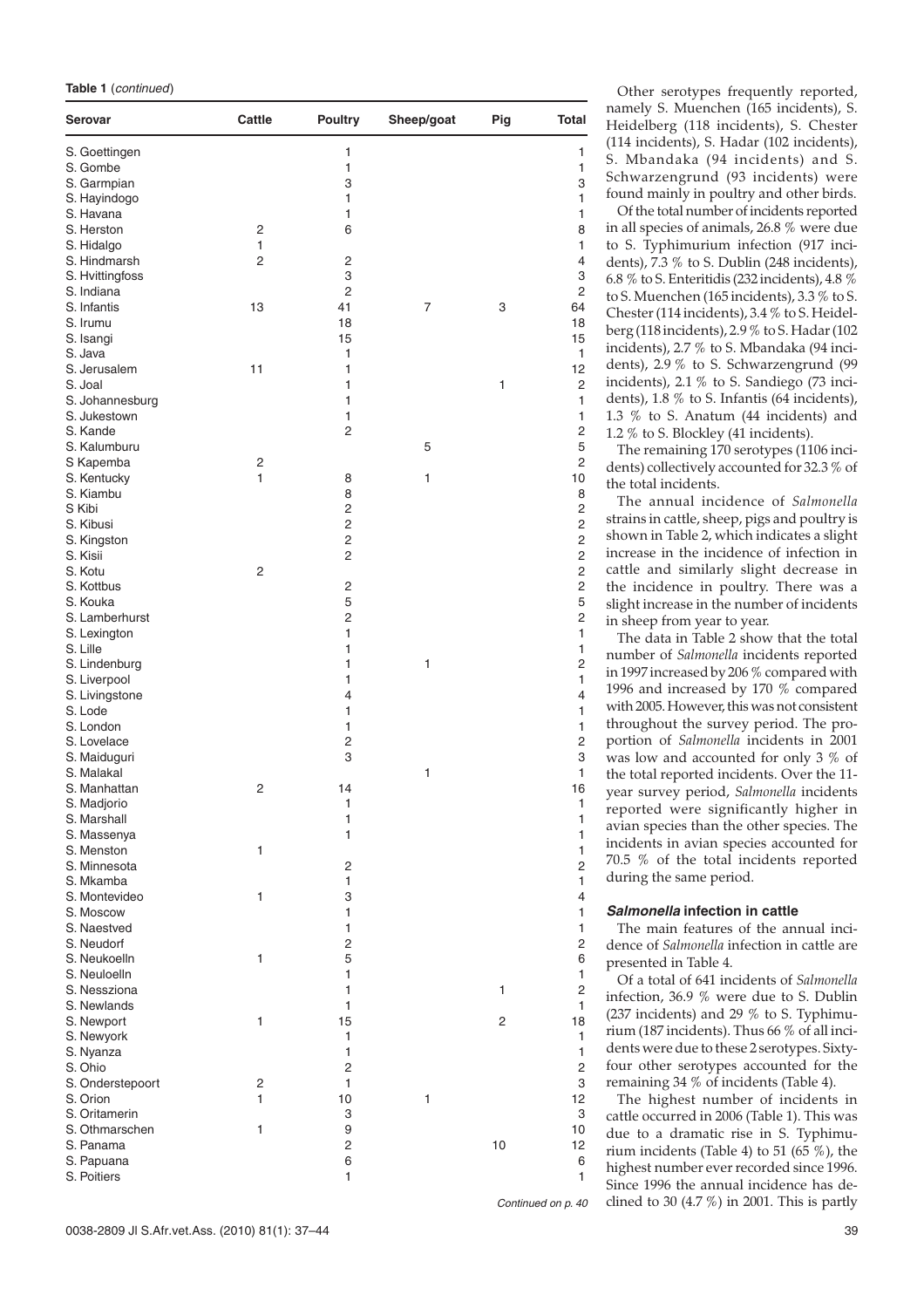|  | Table 1 (continued) |
|--|---------------------|
|--|---------------------|

| <b>Serovar</b>               | Cattle       | <b>Poultry</b> | Sheep/goat | Pig            | <b>Total</b>   |
|------------------------------|--------------|----------------|------------|----------------|----------------|
| S. Potsdam                   | $\mathbf{1}$ | 1              |            |                | 2              |
| S. Pretoria                  | $\mathbf{1}$ |                |            |                | 1              |
| S. Putten                    |              | 1              |            |                | 1              |
| S. Raus                      |              | 3              |            |                | 3              |
| S. Reading                   | 4            | 6              |            |                | 10             |
| S. Regent                    |              | 3              |            |                | 3              |
| S. Rideau                    | 1            | 1              |            | $\overline{c}$ | 4              |
| S. Riggil                    |              | 3              |            |                | 3              |
| S. Rostock                   |              | $\mathbf{1}$   |            |                | 1              |
| S. Rubislaw                  |              | 3              |            |                | 3              |
| S. Ruiru                     | $\mathbf{1}$ | 12             |            |                | 13             |
| S. Saintpaul                 |              | 8              |            |                | 8              |
| S. Salford                   | 1            |                |            | 1              | $\overline{2}$ |
| S. Sandiego                  | 5            | 68             |            |                | 68             |
| S. Sandow                    |              | $\overline{4}$ |            |                | 4              |
| S. Sao                       |              | 3              |            |                | 3              |
| S. Senftenburg               | 1            | 39             |            | 1              | 41             |
| S. Senegal                   |              | 1              |            |                | 1              |
| S. Somone                    |              | 1              |            |                | 1              |
| S. Skansen                   |              | 1              |            |                | 1              |
| S. Southampton               |              | 1              |            |                | 1              |
| S. Stanley                   | 1            | 1              |            |                | 2              |
| S. Stratford                 |              |                |            | 1              | 1              |
| S. Stoneferry                |              | 3              |            |                | 3              |
| S. Svedvi                    | 1            |                |            |                | 1              |
| S. Sundsvall                 |              | 1              |            |                | 1              |
| S. Tambacounda               | $\mathbf{1}$ | 3              |            |                | 4              |
| S. Tanzania                  |              | 3              |            |                | 3              |
| S. Tees                      |              | $\overline{2}$ |            |                | $\overline{c}$ |
| S. Tennessee                 |              | 16             |            |                | 16             |
| S. Tennyson                  |              |                |            | 1              | 1              |
| S. Thies                     |              |                | 1          |                | 1              |
| S. Thompson                  |              | 12             |            |                | 12             |
| S. Tokoin                    |              | 2              |            |                | $\overline{2}$ |
| S. Tsevie                    |              | $\overline{4}$ |            |                | 4              |
| S. Tshiongwe                 | $\mathbf{1}$ | 3              |            |                | 4              |
| S. Uganda                    |              |                |            | 1              | 1              |
| S. Umbilo                    | 1            |                |            |                | 1              |
| S. Vejle                     |              | 2              |            |                | $\overline{c}$ |
| S. Virchow                   |              | 27             |            | 1              | 28             |
|                              |              | 1              |            |                | 1              |
| S. Wagenia<br>S. Warnemuende | 3            |                |            |                | 3              |
|                              |              | 5              |            |                | 5              |
| S. Westhampton               |              |                |            |                |                |
| S. Wil                       |              | 2              |            |                | 2<br>3         |
| S. Wippra                    |              | 3              |            |                |                |
| S. Worthington               | 1            | 1              |            |                | 2              |
| S. Yardley                   |              | 1              |            |                | 1              |
| S. Zanzibar                  |              | 1              |            |                | 1              |

due to the lower incident rate of S. Typhimurium recorded (2.2 %). However, in 2006 S. Typhimurium incidents reached a level of 51 (27.3%), the highest recorded for the period investigated.

#### **Salmonella infection in poultry**

The term 'poultry' includes domestic fowl, turkeys and ostriches. In all, 2410 incidents of *Salmonella* infection in poultry were diagnosed during 1996–2006 at the OVI (Table 5). Five hundred and ninety-eight incidents (24.8 %) were due to S. Typhimurium. Next in order of frequency was S. Enteritidis, with 223 incidents (9.3 %), followed by S. Heidelberg with 117 incidents (4.8 %), S. Chester with

113 (4.7%),) S. Muenchen with 109 (4.5 %), and S. Hadar with 100 (4.2 %). One hundred and forty-eight other serotypes accounted for the remaining 1150 cases  $(47.7\%).$ 

Serovar Typhimurium was listed as the most common serotype (24.8 % of the total incidents) in this survey. The percentage of incidents due to this serotype varied from 43.5% in 1999 to 38.5 % in 2002; during 2006, 7.4 % incidents were recorded.

Serovar Enteritidis was second in frequency of isolation during the present survey (223 incidents) and the proportion of incidents due to this serotype varied from 11 % in 1996 to 23.7 % in 1998; during 2006, 5.9 % incidents were recorded.

The annual incidence of *Salmonella* infection rose significantly from 263 in 1996 to 625 in 1997 (see Table 5), but thereafter there was no regular trend in the annual incidence, largely due to irregular patterns in the isolation of the most common *Salmonella* serovars.

## **Salmonella infection in pigs**

The incidence of *Salmonella* infection in pigs during the 11-year period is presented in Table 6. Although salmonellosis, especially S. Choleraesuis infection, can be a serious problem in pigs, its incidence was relatively low. Of the 255 incidents diagnosed during this period 90 (35.3 %) were due to S. Typhimurium, 31(12.2%) to S. Muenchen, 22 (8.6%) to S. Derby and 16 (6.3 %) to S. Choleraesuis. The remaining 96 incidents (37.6 %) were distributed between 28 other serotypes. Annual variations in incidents were mainly due to changes in the incidence of S. Typhimurium as this was by far the most common serotype involved. Although S. Muenchen was the second in frequency of isolation (22 incidents), it was reported on only 2 occasions during the survey period.

## **Salmonella infection in sheep**

A total of 111 incidents of *Salmonella* infection in sheep, involving 21 serotypes, were reported during the 11-year period of the present survey. The main features are shown in Table 7. Of the 111 incidents diagnosed during this period 42 (37.8 %) were due to S. Typhimurium, 9(8.1%) to S. Muenchen, 8(7.2%) to S. Dublin and 7(6.3 %) to S. Infantis. The remaining 45 incidents (40.5 %) were distributed between 17 other serotypes. The percentage of infections in sheep due to serotypes other than the above has increased markedly from less than 25 % in 2003 to nearly 62 % in 2005. During 2006, these serotypes accounted for 47.6  $\%$  of the total incidents.

## **DISCUSSION**

Since there is no coordinated effort to survey animals in South Africa for the presence of *Salmonella,* laboratory reports based on samples from diseased animals, abattoir and animal feed surveillance will continue to provide important information on the presence of *Salmonella* in livestock in this country. As this laboratory serves as a referral centre to all the State-run veterinary laboratories and is also used by many private laboratories for the serotyping of salmonellae, it gives a good indication of the prevalence of *Salmonella* infections in livestock in South Africa.

Over 2500 *Salmonella* serotypes are now internationally recognised<sup>8,21</sup> and the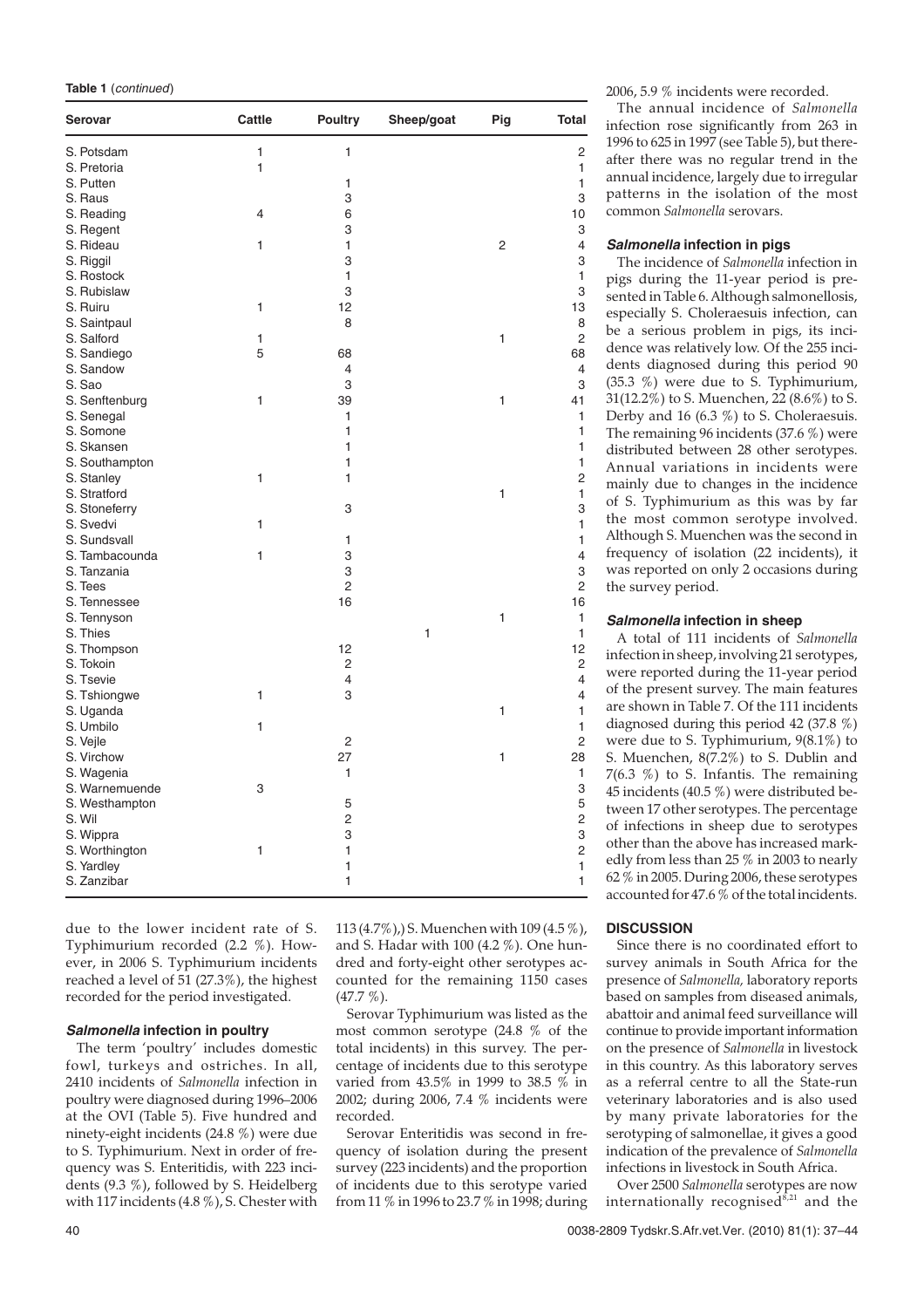| Table 2: Number of Salmonella isolations per species per year. |
|----------------------------------------------------------------|
|----------------------------------------------------------------|

| <b>Species</b> | 1996 | 1997 | 1998 | 1999 | 2000 | 2001 | 2002 | 2003 | 2004 | 2005 | 2006 | <b>Total</b> |
|----------------|------|------|------|------|------|------|------|------|------|------|------|--------------|
| Avian          | 263  | 625  | 118  | 177  | 258  | 70   | 65   | 124  | 276  | 299  | 135  | 2410         |
| <b>Bovine</b>  | 63   | 57   | 75   | 72   | 46   | 30   | 55   | 57   | 51   | 57   | 78   | 641          |
| Ovine          |      |      | 5    | 21   | 6    | 4    |      | 9    | 0    | 24   | 21   | 111          |
| Porcine        | 3    | 8    | 75   | 44   | 11   |      | 12   | 24   | 21   | 26   | 24   | 255          |
| Total          | 336  | 693  | 273  | 314  | 321  | 111  | 143  | 214  | 348  | 406  | 258  | 3417         |

Table 3: **Number of incidents of Salmonella serotypes affecting only 1 animal species diagnosed by OVI, 1996–2006.**

| <b>Animal species</b> | Salmonella serotype | <b>Frequency of incidents</b> | % Frequency |
|-----------------------|---------------------|-------------------------------|-------------|
| Cattle                | S. Dublin           | 237                           | 95.6        |
| Poultry               | S. Enteritidis      | 223                           | 96          |
| Pig                   | S. Choleraesuis     | 16                            | 100         |

Table 4: **Common Salmonella isolates in cattle in South Africa.**

| Serotype                          |               | 1996       | 1997       | 1998       | 1999       | 2000       | 2001      | 2002       | 2003       | 2004       | 2005       | 2006       | <b>Total</b> |
|-----------------------------------|---------------|------------|------------|------------|------------|------------|-----------|------------|------------|------------|------------|------------|--------------|
| S. Dublin                         | Count<br>$\%$ | 16<br>25.4 | 21<br>36.8 | 23<br>30.6 | 31<br>40   | 25<br>54.3 | 18<br>60  | 21<br>38.2 | 24<br>42.1 | 25<br>49   | 18<br>31.6 | 15<br>19.2 | 237<br>36.9  |
| S. Typhimurium                    | Count<br>$\%$ | 19<br>30.2 | 13<br>22.8 | 25<br>33.3 | 19<br>26.4 | 11<br>23.9 | 4<br>13.3 | 10<br>18.2 | 16<br>28.1 | 13.7       | 12<br>20.1 | 51<br>65.4 | 187<br>29.2  |
| Other serotypes                   | Count<br>$\%$ | 28<br>44.4 | 23<br>40.4 | 27<br>36   | 22<br>30.6 | 10<br>21.7 | 8<br>26.7 | 24<br>43.6 | 17<br>29.8 | 19<br>37.2 | 27<br>47.3 | 12<br>15.4 | 217<br>33.8  |
| Total incidents                   |               | 63         | 57         | 75         | 72         | 46         | 30        | 55         | 57         | 51         | 57         | 78         | 641          |
| Number of identified<br>serotypes |               | 14         | 11         | 14         | 15         | 10         | 5         | 10         | 8          | 10         | 9          | 6          | 66           |

number continues to increase every year. However, despite the existence of such a formidable number of different serotypes, only a few of these are frequently associated with clinical diseases in animals and humans<sup>31</sup>. Those salmonellae that are considered to be highly host-adapted, *i.e.* S. Dublin in cattle, and S. Gallinarum and

S. Pullorum in chickens tend to cause clinical disease in their host-species, but only rarely in other species. However, other serovars such as S. Enteritidis in poultry and S. Choleraesuis in pigs tend to easily infect other species and are occasionally responsible for infections in humans and other animals<sup>2</sup>. The ubiquitous species,

S. Typhimurium, infects a wide host range and is the most common serovar isolated in human non-typhoidal infections, especially humans infected with human immunodeficiency virus (HIV)<sup>15</sup>.

Despite the fact that more than 180 serotypes were characterised in this laboratory, the majority of incidents were due

Table 5: **Common Salmonella isolates in poultry in South Africa.**

| Serotype                          |               | 1996       | 1997      | 1998 | 1999        | 2000      | 2001     | 2002             | 2003       | 2004      | 2005      | 2006           | <b>Total</b> |
|-----------------------------------|---------------|------------|-----------|------|-------------|-----------|----------|------------------|------------|-----------|-----------|----------------|--------------|
| S. Typhimurium                    | Count         | 77         | 168       | 32   | 77          | 71        | 0        | 25               | 23         | 71        | 44        | 10             | 598          |
|                                   | $\%$          | 29.3       | 26.9      | 27   | 43.5        | 27.5      | 0        | 38.5             | 18.5       | 25.7      | 14.7      | 7.4            | 24.8         |
| S. Enteritidis                    | Count         | 29         | 94        | 28   | 9           | 3         | 3        | 10               | 13         | 0         | 26        | 8              | 223          |
|                                   | $\%$          | 11         | 15        | 23.7 | 5           | 1.2       | 4.3      | 15.4             | 10.5       | 0         | 8.7       | 5.9            | 9.3          |
| S. Heidelberg                     | Count         | 3          | 4         | 0    | 0           | 16        | 4        | 2                | 14         | 3         | 16        | 55             | 117          |
|                                   | $\%$          | 1.1        | 0.64      | 0    | $\mathbf 0$ | 6.2       | 5.7      | 3.1              | 11.3       | 1.1       | 5.3       | 40.7           | 4.8          |
| S. Chester                        | Count<br>$\%$ | 0.4        | 37<br>5.9 | 0.85 | 10<br>5.6   | 9<br>3.5  | 1.4      | 0<br>$\mathbf 0$ | 20<br>16.1 | 13<br>4.7 | 20<br>6.7 | 0.7            | 113<br>4.7   |
| S. Muenchen                       | Count         | 11         | 4         | 6    | 7           | 28        | 7        | 4                | 15         | 8         | 17        | $\overline{2}$ | 109          |
|                                   | $\%$          | 4.2        | 0.64      | 5.1  | 5.9         | 10.8      | 10       | 6.1              | 12.1       | 2.9       | 5.7       | 1.5            | 4.5          |
| S. Hadar                          | Count<br>$\%$ | 39<br>14.8 | 8<br>1.3  | 0.85 | 0.56        | 22<br>8.5 | 2<br>2.8 | 4<br>6.2         | 0<br>0     | 18<br>6.5 | 4<br>1.3  | 0.74           | 100<br>4.15  |
| Other serotypes                   | Count         | 103        | 310       | 50   | 73          | 109       | 53       | 20               | 39         | 163       | 172       | 58             | 1150         |
|                                   | $\%$          | 39.2       | 49.6      | 42.4 | 41.2        | 42.2      | 75.7     | 30.7             | 31.4       | 59        | 57.5      | 42.9           | 47.7         |
| <b>Total incidents</b>            |               | 263        | 625       | 118  | 177         | 258       | 70       | 65               | 124        | 276       | 299       | 135            | 2410         |
| Number of identified<br>serotypes |               | 46         | 66        | 30   | 42          | 48        | 31       | 16               | 22         | 29        | 33        | 31             | 155          |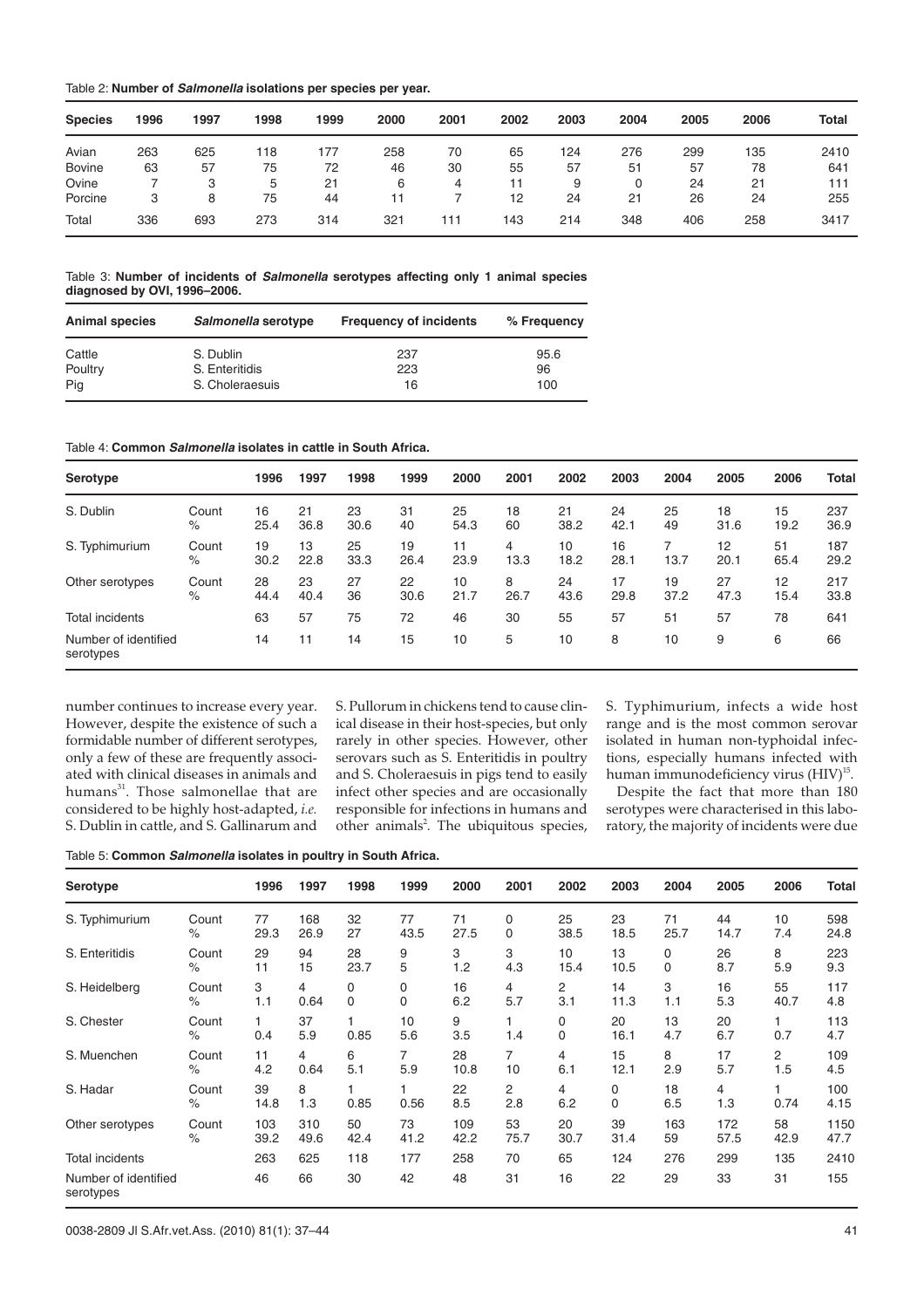| Table 6: Common Salmonella isolates in pigs in South Africa. |  |  |  |  |  |  |  |
|--------------------------------------------------------------|--|--|--|--|--|--|--|
|--------------------------------------------------------------|--|--|--|--|--|--|--|

| Serotype                          |               | 1996      | 1997             | 1998          | 1999          | 2000             | 2001          | 2002             | 2003       | 2004      | 2005       | 2006       | <b>Total</b> |
|-----------------------------------|---------------|-----------|------------------|---------------|---------------|------------------|---------------|------------------|------------|-----------|------------|------------|--------------|
| S. Typhimurium                    | Count<br>$\%$ | 2<br>66.7 | 2<br>25          | 41<br>54.7    | 15.9          | 3<br>22.3        | 4<br>57.1     | 2<br>16.7        | 4.2        | 9<br>42.8 | 15<br>57.7 | 4<br>16.7  | 90<br>35.3   |
| S. Muenchen                       | Count<br>$\%$ | 0<br>0    | 0<br>$\mathbf 0$ | 27<br>36      | 0<br>0        | 0<br>$\mathbf 0$ | 0<br>0        | 0<br>0           | 4<br>16.7  | 0<br>0    | 0<br>0     | 0<br>0     | 31<br>12.1   |
| S. Derby                          | Count<br>$\%$ | 0<br>0    | 0<br>$\mathbf 0$ | 0<br>$\Omega$ | 17<br>38.6    | 9.1              | 0<br>$\Omega$ | 0<br>$\mathbf 0$ | 0<br>0     | 4.7       | 2<br>7.7   | 4.2        | 22<br>8.6    |
| S. Choleraesuis                   | Count<br>%    | 0<br>0    | 0<br>$\mathbf 0$ | 0<br>$\Omega$ | 0<br>$\Omega$ | 4<br>36.4        | 14.3          | 0<br>$\Omega$    | 3<br>12.5  | 4<br>19   | 3.8        | 3<br>12.5  | 16<br>6.3    |
| Other serotypes                   | Count<br>$\%$ | 33.3      | 6<br>75          | 9.3           | 20<br>45.5    | 3<br>27.3        | 2<br>28.6     | 10<br>83.3       | 16<br>66.7 | 7<br>33.3 | 8<br>30.7  | 16<br>66.7 | 96<br>37.6   |
| <b>Total incidents</b>            | Count         | 3         | 8                | 75            | 44            | 11               |               | 12               | 24         | 21        | 26         | 24         | 255          |
| Number of identified<br>serotypes | Count         | 2         | 6                | 7             | 6             | 6                | 4             | 6                | 7          | 9         | 7          | 8          | 32           |

Table 7: **Common Salmonella isolates in sheep in South Africa.**

| Serotype                          |               | 1996      | 1997      | 1998          | 1999      | 2000          | 2001          | 2002          | 2003      | 2004                 | 2005          | 2006       | <b>Total</b> |
|-----------------------------------|---------------|-----------|-----------|---------------|-----------|---------------|---------------|---------------|-----------|----------------------|---------------|------------|--------------|
| S. Typhimurium                    | Count<br>%    | 2<br>28.6 | 0<br>0    | 2<br>40       | 8<br>38.1 | 3<br>50       | 2<br>50       | 5<br>45.4     | 11.1      | $\Omega$<br>$\Omega$ | 13<br>30.9    | 6<br>28.6  | 42<br>37.8   |
| S. Muenchen                       | Count<br>$\%$ | 0<br>0    | 33.3      | 0<br>$\Omega$ | 3<br>14.3 | 0<br>$\Omega$ | 0<br>0        | 0<br>$\Omega$ | 5<br>55.6 | $\Omega$<br>$\Omega$ | $\Omega$<br>0 | 0<br>0     | 9<br>8.1     |
| S. Dublin                         | Count<br>$\%$ | 0<br>0    | 0<br>0    | 20            | 0<br>0    | 16.7          | 0<br>$\Omega$ | 0<br>$\Omega$ | 11.1      | 0<br>$\Omega$        | 0<br>$\Omega$ | 5<br>23.8  | 8<br>7.2     |
| S. Infantis                       | Count<br>$\%$ | 0<br>0    | 0<br>0    | 0<br>$\Omega$ | 2<br>9.5  | 0<br>$\Omega$ | 0<br>0        | 2<br>18.2     | 0<br>0    | 0<br>$\Omega$        | 3<br>7.1      | 0<br>0     | 6.3          |
| Other serotypes                   | Count<br>$\%$ | 5<br>71.4 | 2<br>66.7 | 2<br>40       | 8<br>38.1 | 2<br>33.3     | 2<br>50       | 4<br>36.4     | 2<br>22.2 | 0<br>0               | 26<br>61.9    | 10<br>47.6 | 45<br>40.5   |
| <b>Total incidents</b>            | Count         | 7         | 3         | 5             | 21        | 6             | 4             | 11            | 9         | $\Omega$             | 42            | 21         | 111          |
| Number of identified<br>serotypes | Count         | 3         | 3         | 4             | 6         | 4             | 3             | 5             | 4         | 0                    | 5             | 6          | 22           |

to only a few serotypes: 13 serotypes were responsible for 67.7 % of the total incidents (Table 1). Serovar Typhimurium was by far the most common, being recorded in 917 incidents (representing 26.8 % of the total), the majority of which occurred in poultry (598 incidents) in which it accounted for 65 % of the incidents. It was also the most common serotype reported in cattle (187 incidents), pigs (90 incidents) and sheep (42 incidents). As expected, the host-adapted serotypes such as S. Dublin, S. Choleraesuis and S. Enteritidis were almost exclusively isolated from cattle, pigs and poultry respectively. The low numbers of S. Gallinarum isolated from chickens was unusual but not unexpected. Biotyping methods identified these bacteria as S. Gallinarum and not S. Pullorum. Serovar Gallinarum is a common cause of septicaemia in layers and is frequently isolated by laboratories specialising in poultry diagnostics (J Picard, pers. obs., 2007), and is usually identified based on biochemical tests. At this stage it should also be noted that some laboratories have a limited capacity to serotype their own *Salmonella* strains and therefore many will identify

common serotypes, but will not identify the unusual ones. The true country prevalence figures for S. Typhimurium, S. Dublin, S. Choleraesuis and S. Enteritidis may even be higher than presented here.

The present survey, covering 11 years from 1996 to 2006, shows more or less similar proportions of salmonella isolations in animals in South Africa (see Table 2). A notable exception is the proportion of *Salmonella* isolation in 1997 which reached the highest peak of 693, which is a 2fold increase from 1996 during which only 336 incidents were recorded. This increase in the total incidence was chiefly due to a rise in the number of incidents in poultry due to S. Typhimurium (168 incidents), S. Enteritidis (94 incidents) and S. Mbandaka (76 incidents) which altogether accounted for 338 reported incidents. One of the contributing factors to an increased incidence in the isolation of *Salmonella* serovars in poultry in the year 1997 may be linked to a policy shift in the country that stimulated the import of huge quantities of poultry products from abroad, and as the result there was a parallel increase in laboratory testing to ensure the safety and quality of the imported products (M Engelbrecht, pers. obs., 2008). There was also a slight peak in the isolation of salmonellae in poultry in 2005 and this could be attributed to the massive outbreak of velogenic Newcastle disease in poultry in South Africa as the result of which there may have been more chickens presented for necropsy and culture (J Picard, pers. obs., 2005). Often, when there are high mortalities in any species, the incentive to look for possible causal sources other than the main cause would also increase. It is also noted that there was a slight decrease in the number of *Salmonella* isolations in 2000 and 2001. This may be associated with a laboratory crisis rather than a genuine decrease in prevalence. However, care must also be taken when comparing data from one year with another as an increase or decrease in the number of isolations does not necessarily indicate a similar change in prevalence. This is because the total number of cases examined and their distributions are not known.

Serovar Dublin and S. Typhimurium are the 2 predominant serotypes detected in cattle, accounting for  $66\%$  of the total recorded incidents. It has been shown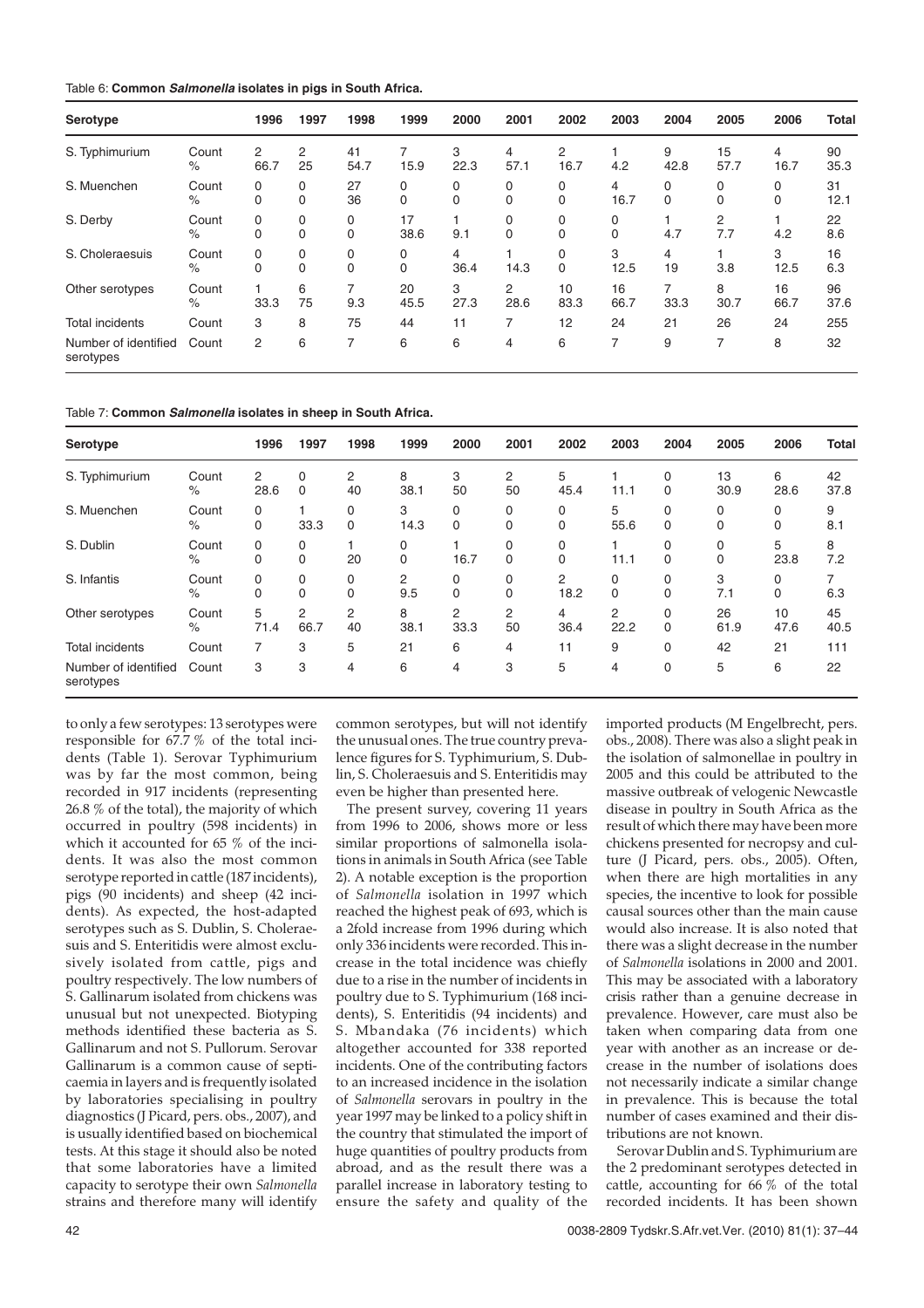elsewhere that S. Dublin is the most frequently isolated *Salmonella* serotype in clinical cases in cattle  $34$ . A similar study has also shown that S. Typhimurium is the 2nd most important serotype, after S. Dublin, involved in clinical outbreaks of salmonellosis in dairy herds in the Netherlands $36$ .

The relative incidence of S. Dublin in cattle had been consistently higher than the incidence of S. Typhimurim until 2006, when the proportion of S. Typhimurium incidents to those due to S. Dublin changed to a ratio of about 3:1. Earlier work indicated that the incidence of one serotype compared to another may differ from time to time for various reasons $27$ . It is considered that these differences could be due to greater use of the live S. Dublin vaccine and managerial policies resulting in the removal of suspect S. Dublin carriers. Furthermore, an increase in animals that received rations of stored feed or greater rodent populations may have contributed to the increase in S. Typhimurium strains being cultured<sup>6</sup>.

It should be noted that the epidemiology of S. Typhimurium and S. Dublin varies considerably. Cattle infected with S. Dublin invariably continue to excrete large numbers of organisms in their faeces for many years and often for life $14,25$ . Removal of cattle chronically infected with this serotype is therefore a logical control measure following implementation of appropriate control strategies to limit environmental, water, and feed related pathogen spread<sup>28</sup>. The period of excretion of S. Typhimurium is usually limited to a few weeks or months after clinical recovery<sup>11</sup>. It is known that S. Typhimurium strains from cattle tend to persist in the environment for long periods. In Great Britain, phage typing was able to show that certain phage types of S. Typhimurium found in cattle can persist for years and then are later replaced by another phage type<sup>23</sup>.

Serovar Enteritidis was mainly isolated from poultry with the overall incidence rate of 9.3 % (223 incidents). This serotype is among the most common pathogens of chickens that could also adversely affect human health following exposure to infected or contaminated chicken prod $ucts<sup>18,30</sup>$ . Furthermore it can also cause serious disease in other livestock species such as cattle and sheep.

Serovar Choleraesuis was reported in 16 incidents (6.3%), but it was confined to pigs in which it was the 4th commonest serotype. This porcine serotype tends to cause septicaemic disease in humans in Asia where there are high pig densities<sup>5</sup>.

Although the epidemiology of salmonellosis caused by different *Salmonella* serotypes can be vastly different, relatively more research has been done on risk factors for *Salmonella* species as a group than for the specific *Salmonella* serovars<sup>10,34</sup>. The presence of a wide range of *Salmonella* serotypes in animal foodstuffs and fertilisers has attracted much interest in recent years. Poultry manure and litter which are commonly used as feed supplements because of their high nitrogen content are one source of *Salmonella* infection in animals $31$ . A laboratory result (OVI, unpubl. data 2007) showed that feed samples submitted for the detection of *Salmonella* species proved to contain *Salmonella* serotypes and it is possible that contaminated foodstuffs may be a source of infection to animals in South Africa.

Faecal waste represents the largest reservoir of *Salmonella* on animal farms. A number of studies have examined the survival of this bacterium in animal waste maintained under anaerobic and aerobic conditions<sup>12</sup>. During an outbreak and even on farms with endemic *Salmonella* infections, the prevalence of faecal shedding of this bacterium may approach 90  $\%$ <sup>16</sup>. This would explicitly indicate another possible source of *Salmonella* infection in livestock in South Africa, where dung and livestock enclosure wastes could be used as manure fertilisers.

The public health significance of these bacteria should never be underestimated. Previous studies conducted in Gauteng province in 2004 in chicken carcasses entering the human food chain showed the presence of *Salmonella* species<sup>35</sup>. Studies from other countries have also shown that outbreaks and individual cases of salmonellosis in humans are most frequently associated with food products of animal origin and include eggs, meat, and milk by products $7,13$ .

In conclusion, this laboratory based survey report is believed to give an insight into the overall dynamics and the rate of *Salmonella* isolations in livestock and poultry in South Africa, and will provide an impetus for further investigation into the epidemiology and risk factors of salmonellosis in animals as well as the risk associated with human health.

## **ACKNOWLEDGEMENTS**

We owe special debt of gratitude to Drs A Michel, A Potts and S Njiro for their encouragement, full support and reviewing of the manuscript.

# **REFERENCES**

- 1. Allan G M, Ellis J A 2000 Porcine circoviruses: a review. *Veterinary Diagnostic Investigation* 12: 3–14.
- 2. Anderson R J, Walker R L, Hird D W, Blanchard P C 1997 Case-control study of an outbreak of clinical disease attributable

to *Salmonella* infection in eight dairy herds. *Journal of American Veterinary Medical Association* 210: 528–530

- 3. Anon. 2000 White paper on food safety of 12 January 2000 (COM/99/0719). Commission of the European Communities, Brussels.
- Bean N H, Griffin P M 1990 Foodborne disease outbreaks in the United States, 1973–1987: pathogens, vehicles, and trends. *Journal of Food Protection,* 53: 804–817
- 5. Chiu C H, Su L H, Chu 2004 *Salmonella enterica* serotype Choleraesuis: epidemiology, pathogenesis, clinical disease and treatment. *Clinical Microbiology Reviews* 17: 311–322
- 6. Coetzer J A W, Tustin R C 2004 *Salmonella* species infection. In Coetzer J A W, Tustin R C (eds) *Infectious diseases of livestock,* Vol. 3. Oxford University Press, Cape Town: 1578–1581
- 7. Cohen M L,Tauxe R V 1986 Drug resistant *Salmonella* in the United States: an epidemiologic perspective. *Science* 234: 964–969
- 8. Cooper G L 1994. Salmonellosis infection in man and the chicken: pathogenesis and the development of live vaccines – a review. *Veterinary Bulletin* 64: 123–143
- Ellermeier C D, Slauch J M 2006. The genus *Salmonella.* In Dworkin M, Falkow S, Rosenberg E, Schleifer KH., Stackebrandt E (Eds) *Prokaryotes*, Vol. 6. Springer Science & Business Media LLC, New York, USA: 123–158
- 10. Evans S J, Davies R H 1996 Case-control study of multiple-resistant *Salmonella typhimurium* DT104 infection in cattle in Great Britain.*Veterinary Record* 139: 557–558
- 11. Fenwick S G, Collett M G 2004 Bovine salmonellosis. In Coetzer J A W, Tustin R C (eds) *Infectious diseases of livestock,* Vol. 3. Oxford University Press, Cape Town: 1582– 1593
- 12. Findlay C R 1972 The persistence of *Salmonella* Dublin in slurry in tanks and on pasture. *Veterinary Record* 91:233–235
- 13. Fontaine R, Cohen M L, Martin W L,Vernon T W 1980 Epidemic salmonellosis from cheddar cheese: surveillance and prevention. *American Journal of Epidemiology* 111: 247–253
- 14. Gitter M, Wray C, Richardson C, Pepper R T 1978 Chronic *Salmonella* Dublin infection in calves.*British Veterinary Journal* 134: 113–121
- 15. Gordon M 2008 *Salmonella* infections in immunecompromised adults. *Journal of Infection* 56: 413–422
- 16. Groothuis D G, Miert A V, Van-Miert A 1987 Salmonellosis in veal calves. Some therapeutic aspects.*Veterinary Quarterly* 9: 91–96
- 17. Hobbs B C 1974 Microbiological hazards of meat production. *Food Manufacture,* 49: 29–31
- 18. Kimura A C, Reddy V, Marcus R, Cieslak P R, Mohle-Boetani J C, Kassenborg H D 2004 Chicken consumption is a newly identified risk factor for sporadic *Salmonella enterica* serotype Enteritidis infections in the United States: a case-control study in FoodNet sites. *Clinical Infectious Diseases* 38 (Suppl. 3): 244–252
- 19. Maguire H C F, Codd A A, Mackay V E, Rowe B, Mitchell E 1993 A large outbreak of human salmonellosis traced to a local pig farm.*Epidemiology and Infection* 110: 239–246
- 20. Mishu B, Koehler J, Lee L A, Rodrigue D, Brenner F H, Blake P, Tauxe R V 2004 Outbreaks of *Salmonella enteritidis* infections in the United States, 1985–1991. *Journal of Infectious Diseases* 169: 547–552